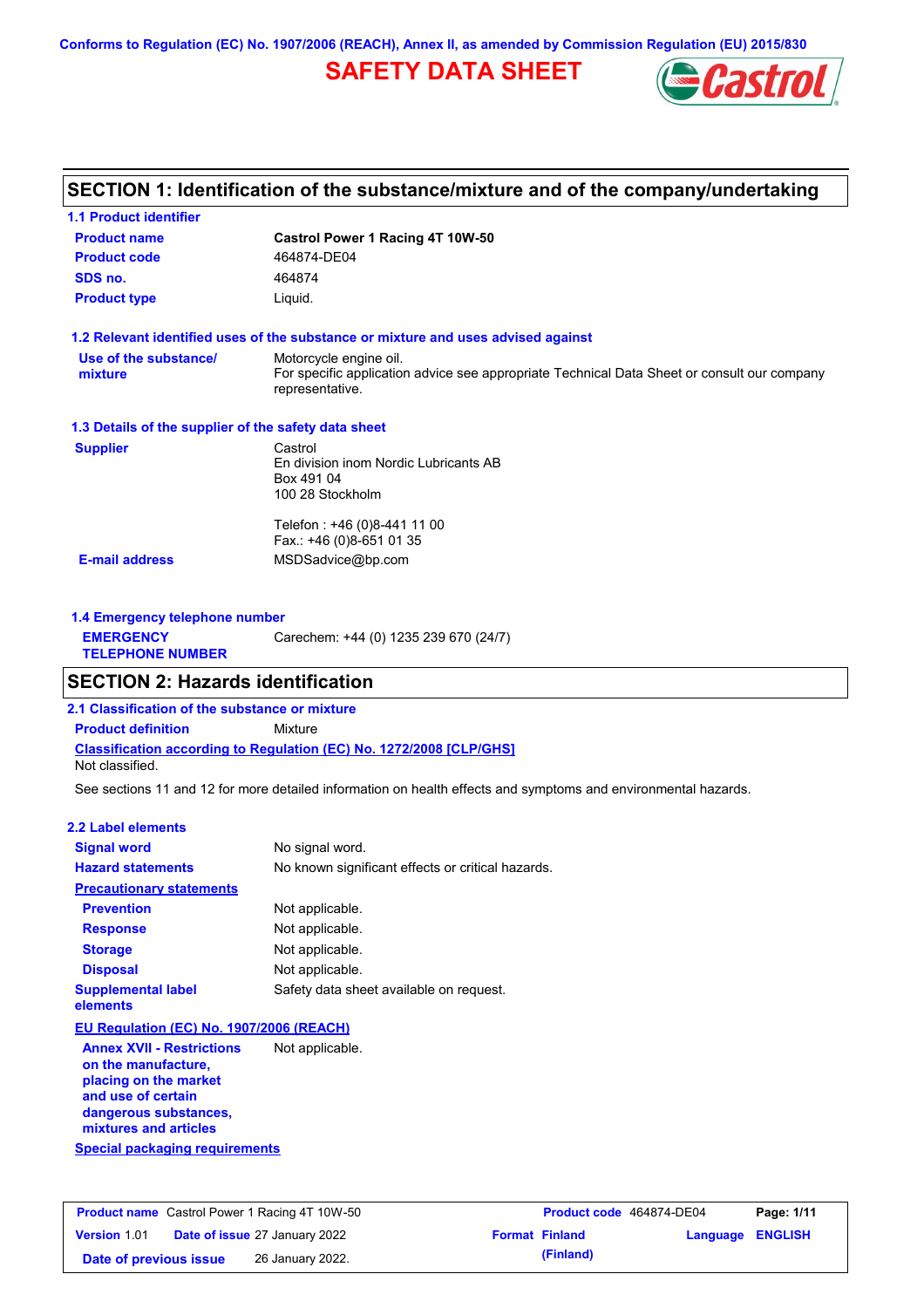# **SECTION 2: Hazards identification**

| <b>Containers to be fitted</b><br>with child-resistant<br>fastenings                                                     | Not applicable.                                                                                                                                                                                                          |
|--------------------------------------------------------------------------------------------------------------------------|--------------------------------------------------------------------------------------------------------------------------------------------------------------------------------------------------------------------------|
| <b>Tactile warning of danger</b>                                                                                         | Not applicable.                                                                                                                                                                                                          |
| 2.3 Other hazards                                                                                                        |                                                                                                                                                                                                                          |
| <b>Results of PBT and vPvB</b><br>assessment                                                                             | Product does not meet the criteria for PBT or vPvB according to Regulation (EC) No. 1907/2006,<br>Annex XIII.                                                                                                            |
| <b>Product meets the criteria</b><br>for PBT or vPvB according<br>to Regulation (EC) No.<br><b>1907/2006, Annex XIII</b> | This mixture does not contain any substances that are assessed to be a PBT or a vPvB.                                                                                                                                    |
| Other hazards which do<br>not result in classification                                                                   | Defatting to the skin.<br>USED ENGINE OILS<br>Used engine oil may contain hazardous components which have the potential to cause skin<br>cancer.<br>See Toxicological Information, section 11 of this Safety Data Sheet. |

### **SECTION 3: Composition/information on ingredients**

### **3.2 Mixtures**

Mixture **Product definition**

| Highly refined base oil (IP 346 DMSO extract < 3%). Proprietary performance additives. |                                                                                      |           |                                               |             |
|----------------------------------------------------------------------------------------|--------------------------------------------------------------------------------------|-----------|-----------------------------------------------|-------------|
| <b>Product/ingredient</b><br>name                                                      | <b>Identifiers</b>                                                                   | $\%$      | <b>Regulation (EC) No.</b><br>1272/2008 [CLP] | <b>Type</b> |
| Distillates (petroleum), hydrotreated<br>heavy paraffinic                              | REACH #: 01-2119484627-25<br>EC: 265-157-1<br>CAS: 64742-54-7<br>Index: 649-467-00-8 | 275 - ≤90 | Not classified.                               | $[2]$       |
| Distillates (petroleum), solvent-<br>dewaxed heavy paraffinic                          | REACH #: 01-2119471299-27<br>EC: 265-169-7<br>CAS: 64742-65-0<br>Index: 649-474-00-6 | ≤10       | Not classified.                               | $[2]$       |
| Distillates (petroleum), hydrotreated<br>heavy paraffinic                              | REACH #: 01-2119484627-25<br>EC: 265-157-1<br>CAS: 64742-54-7<br>Index: 649-467-00-8 | ≤5        | Asp. Tox. 1, H304                             | [1] [2]     |

**See Section 16 for the full text of the H statements declared above.**

### **Type**

[1] Substance classified with a health or environmental hazard

[2] Substance with a workplace exposure limit

[3] Substance meets the criteria for PBT according to Regulation (EC) No. 1907/2006, Annex XIII

[4] Substance meets the criteria for vPvB according to Regulation (EC) No. 1907/2006, Annex XIII

[5] Substance of equivalent concern

[6] Additional disclosure due to company policy

Occupational exposure limits, if available, are listed in Section 8.

### **SECTION 4: First aid measures**

### **4.1 Description of first aid measures**

| Eye contact                       | In case of contact, immediately flush eyes with plenty of water for at least 15 minutes. Eyelids<br>should be held away from the eyeball to ensure thorough rinsing. Check for and remove any<br>contact lenses. Get medical attention. |
|-----------------------------------|-----------------------------------------------------------------------------------------------------------------------------------------------------------------------------------------------------------------------------------------|
| <b>Skin contact</b>               | Wash skin thoroughly with soap and water or use recognised skin cleanser. Remove<br>contaminated clothing and shoes. Wash clothing before reuse. Clean shoes thoroughly before<br>reuse. Get medical attention if irritation develops.  |
| <b>Inhalation</b>                 | If inhaled, remove to fresh air. Get medical attention if symptoms occur.                                                                                                                                                               |
| <b>Ingestion</b>                  | Do not induce vomiting unless directed to do so by medical personnel. Get medical attention if<br>symptoms occur.                                                                                                                       |
| <b>Protection of first-aiders</b> | No action shall be taken involving any personal risk or without suitable training.                                                                                                                                                      |

#### **4.2 Most important symptoms and effects, both acute and delayed**

|                        | <b>Product name</b> Castrol Power 1 Racing 4T 10W-50 | Product code 464874-DE04 |                         | Page: 2/11 |
|------------------------|------------------------------------------------------|--------------------------|-------------------------|------------|
| <b>Version 1.01</b>    | <b>Date of issue 27 January 2022</b>                 | <b>Format Finland</b>    | <b>Language ENGLISH</b> |            |
| Date of previous issue | 26 January 2022.                                     | (Finland)                |                         |            |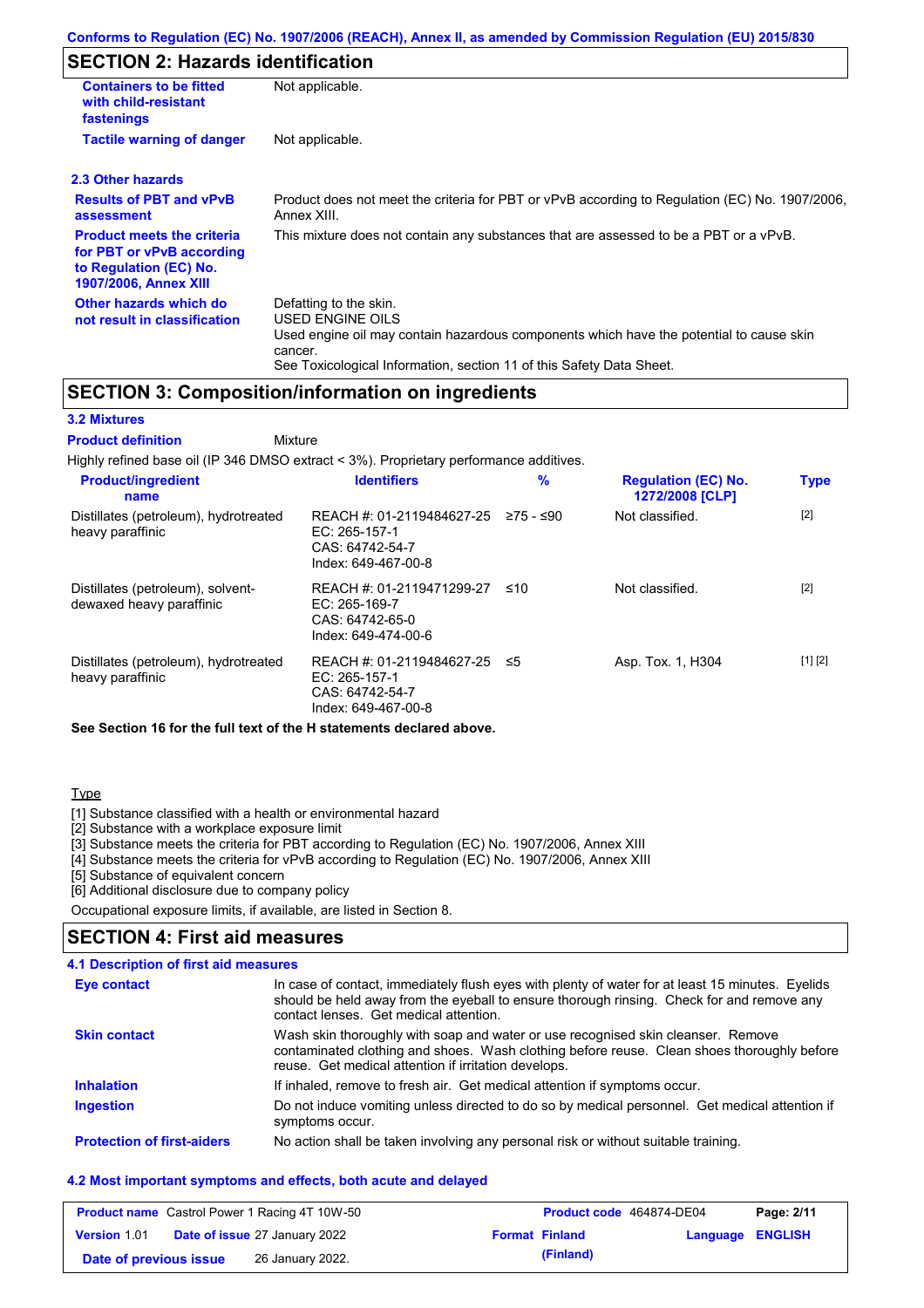### **SECTION 4: First aid measures**

**Notes to physician** Treatment should in general be symptomatic and directed to relieving any effects. **4.3 Indication of any immediate medical attention and special treatment needed** See Section 11 for more detailed information on health effects and symptoms. **Potential acute health effects Inhalation** Vapour inhalation under ambient conditions is not normally a problem due to low vapour pressure. **Ingestion** No known significant effects or critical hazards. **Skin contact** Defatting to the skin. May cause skin dryness and irritation. **Eye contact** No known significant effects or critical hazards. **Delayed and immediate effects as well as chronic effects from short and long-term exposure Inhalation Ingestion Skin contact Eye contact** Overexposure to the inhalation of airborne droplets or aerosols may cause irritation of the respiratory tract. Ingestion of large quantities may cause nausea and diarrhoea. Prolonged or repeated contact can defat the skin and lead to irritation and/or dermatitis. Potential risk of transient stinging or redness if accidental eye contact occurs.

| <b>SECTION 5: Firefighting measures</b>                           |                                                                                                                                                                                                                                                                                                                                                                   |  |  |
|-------------------------------------------------------------------|-------------------------------------------------------------------------------------------------------------------------------------------------------------------------------------------------------------------------------------------------------------------------------------------------------------------------------------------------------------------|--|--|
| 5.1 Extinguishing media<br><b>Suitable extinguishing</b><br>media | In case of fire, use foam, dry chemical or carbon dioxide extinguisher or spray.                                                                                                                                                                                                                                                                                  |  |  |
| <b>Unsuitable extinguishing</b><br>media                          | Do not use water jet. The use of a water jet may cause the fire to spread by splashing the<br>burning product.                                                                                                                                                                                                                                                    |  |  |
| 5.2 Special hazards arising from the substance or mixture         |                                                                                                                                                                                                                                                                                                                                                                   |  |  |
| <b>Hazards from the</b><br>substance or mixture                   | In a fire or if heated, a pressure increase will occur and the container may burst.                                                                                                                                                                                                                                                                               |  |  |
| <b>Hazardous combustion</b><br><b>products</b>                    | Combustion products may include the following:<br>carbon oxides $(CO, CO2)$ (carbon monoxide, carbon dioxide)                                                                                                                                                                                                                                                     |  |  |
| 5.3 Advice for firefighters                                       |                                                                                                                                                                                                                                                                                                                                                                   |  |  |
| <b>Special precautions for</b><br>fire-fighters                   | No action shall be taken involving any personal risk or without suitable training. Promptly<br>isolate the scene by removing all persons from the vicinity of the incident if there is a fire.                                                                                                                                                                    |  |  |
| <b>Special protective</b><br>equipment for fire-fighters          | Fire-fighters should wear appropriate protective equipment and self-contained breathing<br>apparatus (SCBA) with a full face-piece operated in positive pressure mode. Clothing for fire-<br>fighters (including helmets, protective boots and gloves) conforming to European standard EN<br>469 will provide a basic level of protection for chemical incidents. |  |  |

### **SECTION 6: Accidental release measures**

| 6.1 Personal precautions, protective equipment and emergency procedures |                                            |                                                                                                                                                                                                                                                                                                                                                                                                |                  |            |
|-------------------------------------------------------------------------|--------------------------------------------|------------------------------------------------------------------------------------------------------------------------------------------------------------------------------------------------------------------------------------------------------------------------------------------------------------------------------------------------------------------------------------------------|------------------|------------|
| For non-emergency<br>personnel                                          | appropriate personal protective equipment. | No action shall be taken involving any personal risk or without suitable training. Evacuate<br>surrounding areas. Keep unnecessary and unprotected personnel from entering. Do not touch<br>or walk through spilt material. Floors may be slippery; use care to avoid falling. Put on                                                                                                          |                  |            |
| For emergency responders                                                | emergency personnel".                      | If specialised clothing is required to deal with the spillage, take note of any information in<br>Section 8 on suitable and unsuitable materials. See also the information in "For non-                                                                                                                                                                                                        |                  |            |
| <b>6.2 Environmental</b><br>precautions                                 | waterways, soil or air).                   | Avoid dispersal of spilt material and runoff and contact with soil, waterways, drains and sewers.<br>Inform the relevant authorities if the product has caused environmental pollution (sewers,                                                                                                                                                                                                |                  |            |
| 6.3 Methods and material for containment and cleaning up                |                                            |                                                                                                                                                                                                                                                                                                                                                                                                |                  |            |
| <b>Small spill</b>                                                      | contractor.                                | Stop leak if without risk. Move containers from spill area. Absorb with an inert material and<br>place in an appropriate waste disposal container. Dispose of via a licensed waste disposal                                                                                                                                                                                                    |                  |            |
| <b>Large spill</b>                                                      |                                            | Stop leak if without risk. Move containers from spill area. Prevent entry into sewers, water<br>courses, basements or confined areas. Contain and collect spillage with non-combustible,<br>absorbent material e.g. sand, earth, vermiculite or diatomaceous earth and place in container<br>for disposal according to local regulations. Dispose of via a licensed waste disposal contractor. |                  |            |
| <b>Product name</b> Castrol Power 1 Racing 4T 10W-50                    |                                            | Product code 464874-DE04                                                                                                                                                                                                                                                                                                                                                                       |                  | Page: 3/11 |
| <b>Version 1.01</b>                                                     | Date of issue 27 January 2022              | <b>Format Finland</b>                                                                                                                                                                                                                                                                                                                                                                          | Language ENGLISH |            |

**Date of previous issue (Finland)** 26 January 2022.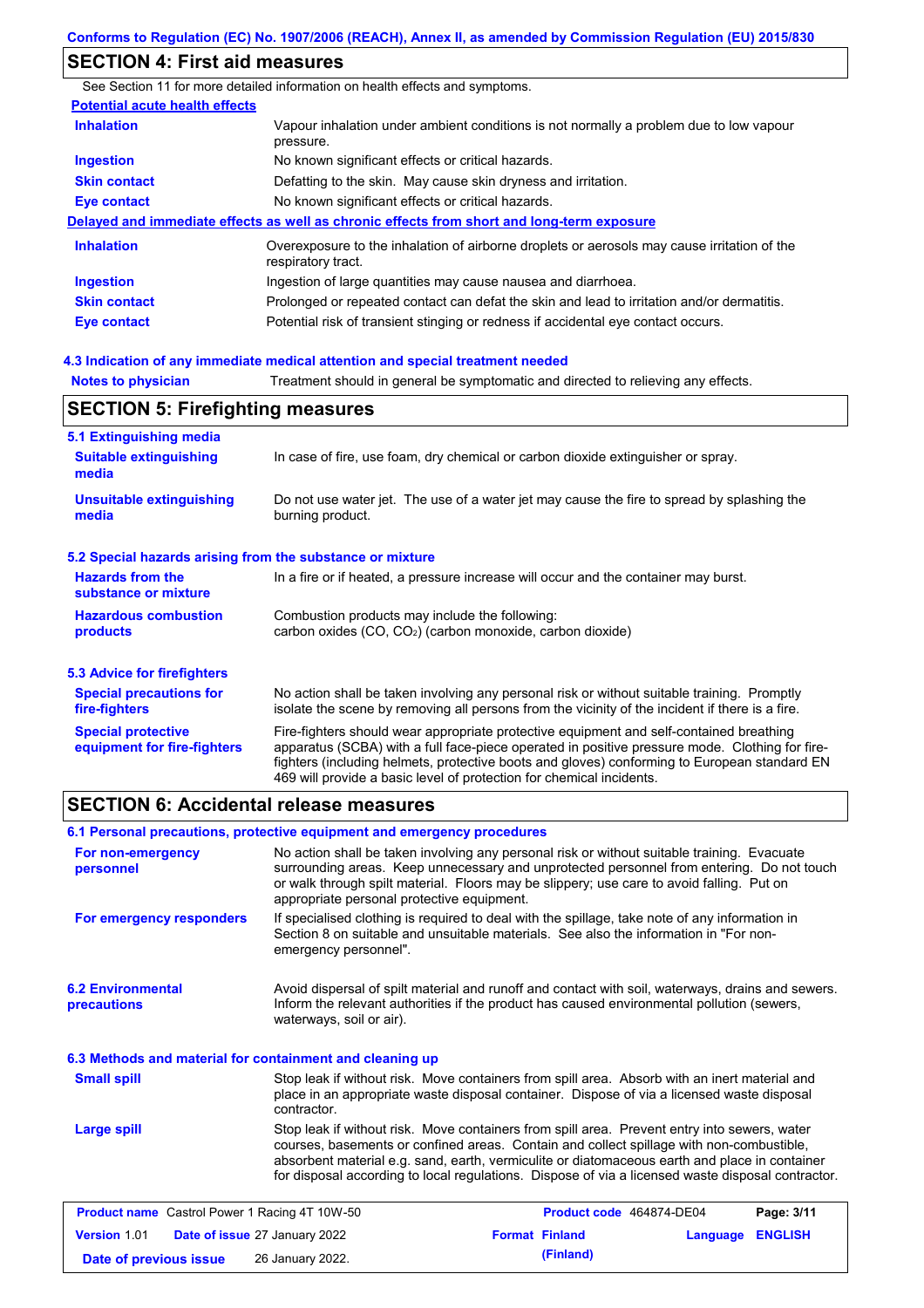## **SECTION 6: Accidental release measures**

| 6.4 Reference to other<br><b>sections</b> | See Section 1 for emergency contact information.<br>See Section 5 for firefighting measures.<br>See Section 8 for information on appropriate personal protective equipment.<br>See Section 12 for environmental precautions. |
|-------------------------------------------|------------------------------------------------------------------------------------------------------------------------------------------------------------------------------------------------------------------------------|
|                                           | See Section 13 for additional waste treatment information.                                                                                                                                                                   |

# **SECTION 7: Handling and storage**

#### **7.1 Precautions for safe handling**

| <b>Protective measures</b>                                                           | Put on appropriate personal protective equipment.                                                                                                                                                                                                                                                                                                                                                                                                                                        |
|--------------------------------------------------------------------------------------|------------------------------------------------------------------------------------------------------------------------------------------------------------------------------------------------------------------------------------------------------------------------------------------------------------------------------------------------------------------------------------------------------------------------------------------------------------------------------------------|
| <b>Advice on general</b><br>occupational hygiene                                     | Eating, drinking and smoking should be prohibited in areas where this material is handled,<br>stored and processed. Wash thoroughly after handling. Remove contaminated clothing and<br>protective equipment before entering eating areas. See also Section 8 for additional<br>information on hygiene measures.                                                                                                                                                                         |
| <b>7.2 Conditions for safe</b><br>storage, including any<br><b>incompatibilities</b> | Store in accordance with local regulations. Store in a dry, cool and well-ventilated area, away<br>from incompatible materials (see Section 10). Keep away from heat and direct sunlight. Keep<br>container tightly closed and sealed until ready for use. Containers that have been opened must<br>be carefully resealed and kept upright to prevent leakage. Store and use only in equipment/<br>containers designed for use with this product. Do not store in unlabelled containers. |
| <b>Not suitable</b>                                                                  | Prolonged exposure to elevated temperature                                                                                                                                                                                                                                                                                                                                                                                                                                               |
|                                                                                      |                                                                                                                                                                                                                                                                                                                                                                                                                                                                                          |

# **7.3 Specific end use(s)**

**Recommendations**

See section 1.2 and Exposure scenarios in annex, if applicable.

### **SECTION 8: Exposure controls/personal protection**

### **8.1 Control parameters**

| <b>Occupational exposure limits</b>                          |  |                                                                                                                                                                                                                                                                                                                                                                                                                                                                                                                                                                                                                                                                           |  |  |  |  |
|--------------------------------------------------------------|--|---------------------------------------------------------------------------------------------------------------------------------------------------------------------------------------------------------------------------------------------------------------------------------------------------------------------------------------------------------------------------------------------------------------------------------------------------------------------------------------------------------------------------------------------------------------------------------------------------------------------------------------------------------------------------|--|--|--|--|
| <b>Product/ingredient name</b>                               |  | <b>Exposure limit values</b>                                                                                                                                                                                                                                                                                                                                                                                                                                                                                                                                                                                                                                              |  |  |  |  |
| Distillates (petroleum), hydrotreated heavy paraffinic       |  | Institute of Occupational Health, Ministry of Social Affairs (Finland).<br>TWA: 5 mg/m <sup>3</sup> 8 hours. Issued/Revised: 12/2011 Form: Mist                                                                                                                                                                                                                                                                                                                                                                                                                                                                                                                           |  |  |  |  |
| Distillates (petroleum), solvent-dewaxed heavy<br>paraffinic |  | Institute of Occupational Health, Ministry of Social Affairs (Finland).                                                                                                                                                                                                                                                                                                                                                                                                                                                                                                                                                                                                   |  |  |  |  |
|                                                              |  | TWA: 5 mg/m <sup>3</sup> 8 hours. Issued/Revised: 12/2011 Form: Mist                                                                                                                                                                                                                                                                                                                                                                                                                                                                                                                                                                                                      |  |  |  |  |
|                                                              |  | Distillates (petroleum), hydrotreated heavy paraffinic Institute of Occupational Health, Ministry of Social Affairs (Finland).<br>TWA: 5 mg/m <sup>3</sup> 8 hours. Issued/Revised: 12/2011 Form: Mist                                                                                                                                                                                                                                                                                                                                                                                                                                                                    |  |  |  |  |
| quidance only.                                               |  | Whilst specific OELs for certain components may be shown in this section, other components may be present in any mist,<br>vapour or dust produced. Therefore, the specific OELs may not be applicable to the product as a whole and are provided for                                                                                                                                                                                                                                                                                                                                                                                                                      |  |  |  |  |
| <b>Recommended monitoring</b><br>procedures                  |  | If this product contains ingredients with exposure limits, personal, workplace atmosphere or<br>biological monitoring may be required to determine the effectiveness of the ventilation or other<br>control measures and/or the necessity to use respiratory protective equipment. Reference<br>should be made to monitoring standards, such as the following: European Standard EN 689<br>(Workplace atmospheres - Guidance for the assessment of exposure by inhalation to chemical<br>agents for comparison with limit values and measurement strategy) European Standard EN<br>14042 (Workplace atmospheres - Guide for the application and use of procedures for the |  |  |  |  |

the determination of hazardous substances will also be required.

assessment of exposure to chemical and biological agents) European Standard EN 482 (Workplace atmospheres - General requirements for the performance of procedures for the measurement of chemical agents) Reference to national guidance documents for methods for

**Derived No Effect Level**

No DNELs/DMELs available.

#### **Predicted No Effect Concentration**

No PNECs available

#### **8.2 Exposure controls**

|                        | <b>Product name</b> Castrol Power 1 Racing 4T 10W-50 | Product code 464874-DE04 |                         | Page: 4/11 |
|------------------------|------------------------------------------------------|--------------------------|-------------------------|------------|
| <b>Version 1.01</b>    | <b>Date of issue 27 January 2022</b>                 | <b>Format Finland</b>    | <b>Language ENGLISH</b> |            |
| Date of previous issue | 26 January 2022.                                     | (Finland)                |                         |            |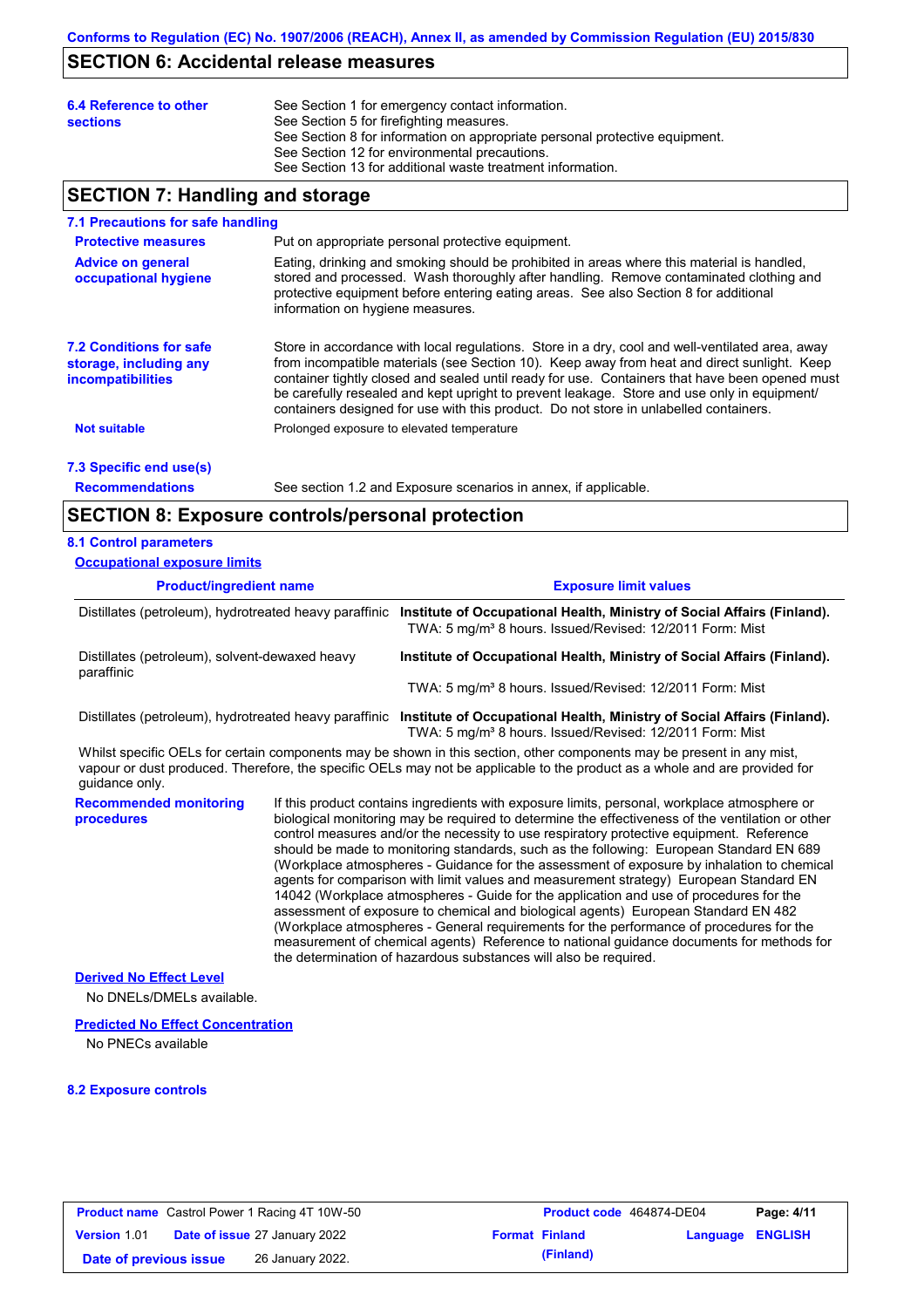# **SECTION 8: Exposure controls/personal protection**

| <b>Appropriate engineering</b><br><b>controls</b> | Provide exhaust ventilation or other engineering controls to keep the relevant airborne<br>concentrations below their respective occupational exposure limits.<br>All activities involving chemicals should be assessed for their risks to health, to ensure<br>exposures are adequately controlled. Personal protective equipment should only be considered<br>after other forms of control measures (e.g. engineering controls) have been suitably evaluated.<br>Personal protective equipment should conform to appropriate standards, be suitable for use, be<br>kept in good condition and properly maintained.<br>Your supplier of personal protective equipment should be consulted for advice on selection and<br>appropriate standards. For further information contact your national organisation for standards.<br>The final choice of protective equipment will depend upon a risk assessment. It is important to<br>ensure that all items of personal protective equipment are compatible. |
|---------------------------------------------------|---------------------------------------------------------------------------------------------------------------------------------------------------------------------------------------------------------------------------------------------------------------------------------------------------------------------------------------------------------------------------------------------------------------------------------------------------------------------------------------------------------------------------------------------------------------------------------------------------------------------------------------------------------------------------------------------------------------------------------------------------------------------------------------------------------------------------------------------------------------------------------------------------------------------------------------------------------------------------------------------------------|
| <b>Individual protection measures</b>             |                                                                                                                                                                                                                                                                                                                                                                                                                                                                                                                                                                                                                                                                                                                                                                                                                                                                                                                                                                                                         |
| <b>Hygiene measures</b>                           | Wash hands, forearms and face thoroughly after handling chemical products, before eating,<br>smoking and using the lavatory and at the end of the working period. Ensure that eyewash<br>stations and safety showers are close to the workstation location.                                                                                                                                                                                                                                                                                                                                                                                                                                                                                                                                                                                                                                                                                                                                             |
| <b>Respiratory protection</b>                     | In case of insufficient ventilation, wear suitable respiratory equipment.<br>The correct choice of respiratory protection depends upon the chemicals being handled, the<br>conditions of work and use, and the condition of the respiratory equipment. Safety procedures<br>should be developed for each intended application. Respiratory protection equipment should<br>therefore be chosen in consultation with the supplier/manufacturer and with a full assessment<br>of the working conditions.                                                                                                                                                                                                                                                                                                                                                                                                                                                                                                   |
| <b>Eye/face protection</b>                        | Safety glasses with side shields.                                                                                                                                                                                                                                                                                                                                                                                                                                                                                                                                                                                                                                                                                                                                                                                                                                                                                                                                                                       |
| <b>Skin protection</b>                            |                                                                                                                                                                                                                                                                                                                                                                                                                                                                                                                                                                                                                                                                                                                                                                                                                                                                                                                                                                                                         |
| <b>Hand protection</b>                            | <b>General Information:</b>                                                                                                                                                                                                                                                                                                                                                                                                                                                                                                                                                                                                                                                                                                                                                                                                                                                                                                                                                                             |
|                                                   | Because specific work environments and material handling practices vary, safety procedures<br>should be developed for each intended application. The correct choice of protective gloves<br>depends upon the chemicals being handled, and the conditions of work and use. Most gloves<br>provide protection for only a limited time before they must be discarded and replaced (even the<br>best chemically resistant gloves will break down after repeated chemical exposures).                                                                                                                                                                                                                                                                                                                                                                                                                                                                                                                        |
|                                                   | Gloves should be chosen in consultation with the supplier / manufacturer and taking account of<br>a full assessment of the working conditions.                                                                                                                                                                                                                                                                                                                                                                                                                                                                                                                                                                                                                                                                                                                                                                                                                                                          |
|                                                   | Recommended: Nitrile gloves.<br><b>Breakthrough time:</b>                                                                                                                                                                                                                                                                                                                                                                                                                                                                                                                                                                                                                                                                                                                                                                                                                                                                                                                                               |
|                                                   | Breakthrough time data are generated by glove manufacturers under laboratory test conditions<br>and represent how long a glove can be expected to provide effective permeation resistance. It<br>is important when following breakthrough time recommendations that actual workplace<br>conditions are taken into account. Always consult with your glove supplier for up-to-date<br>technical information on breakthrough times for the recommended glove type.<br>Our recommendations on the selection of gloves are as follows:                                                                                                                                                                                                                                                                                                                                                                                                                                                                      |
|                                                   | Continuous contact:                                                                                                                                                                                                                                                                                                                                                                                                                                                                                                                                                                                                                                                                                                                                                                                                                                                                                                                                                                                     |
|                                                   | Gloves with a minimum breakthrough time of 240 minutes, or >480 minutes if suitable gloves<br>can be obtained.<br>If suitable gloves are not available to offer that level of protection, gloves with shorter<br>breakthrough times may be acceptable as long as appropriate glove maintenance and<br>replacement regimes are determined and adhered to.                                                                                                                                                                                                                                                                                                                                                                                                                                                                                                                                                                                                                                                |
|                                                   | Short-term / splash protection:                                                                                                                                                                                                                                                                                                                                                                                                                                                                                                                                                                                                                                                                                                                                                                                                                                                                                                                                                                         |
|                                                   | Recommended breakthrough times as above.<br>It is recognised that for short-term, transient exposures, gloves with shorter breakthrough times<br>may commonly be used. Therefore, appropriate maintenance and replacement regimes must<br>be determined and rigorously followed.                                                                                                                                                                                                                                                                                                                                                                                                                                                                                                                                                                                                                                                                                                                        |
|                                                   | <b>Glove Thickness:</b>                                                                                                                                                                                                                                                                                                                                                                                                                                                                                                                                                                                                                                                                                                                                                                                                                                                                                                                                                                                 |
|                                                   | For general applications, we recommend gloves with a thickness typically greater than 0.35 mm.                                                                                                                                                                                                                                                                                                                                                                                                                                                                                                                                                                                                                                                                                                                                                                                                                                                                                                          |
|                                                   | It should be emphasised that glove thickness is not necessarily a good predictor of glove<br>resistance to a specific chemical, as the permeation efficiency of the glove will be dependent<br>on the exact composition of the glove material. Therefore, glove selection should also be based<br>on consideration of the task requirements and knowledge of breakthrough times.<br>Glove thickness may also vary depending on the glove manufacturer, the glove type and the<br>glove model. Therefore, the manufacturers' technical data should always be taken into account<br>to ensure selection of the most appropriate glove for the task.                                                                                                                                                                                                                                                                                                                                                       |
| Coetrol Dower 1 Poeing 4T 1014 50                 | Dao: E/44<br><b>Droduct code</b> 464974 DE04                                                                                                                                                                                                                                                                                                                                                                                                                                                                                                                                                                                                                                                                                                                                                                                                                                                                                                                                                            |

|                        | <b>Product name</b> Castrol Power 1 Racing 4T 10W-50 | Product code 464874-DE04 |                         | Page: 5/11 |
|------------------------|------------------------------------------------------|--------------------------|-------------------------|------------|
| <b>Version 1.01</b>    | <b>Date of issue 27 January 2022</b>                 | <b>Format Finland</b>    | <b>Language ENGLISH</b> |            |
| Date of previous issue | 26 January 2022.                                     | (Finland)                |                         |            |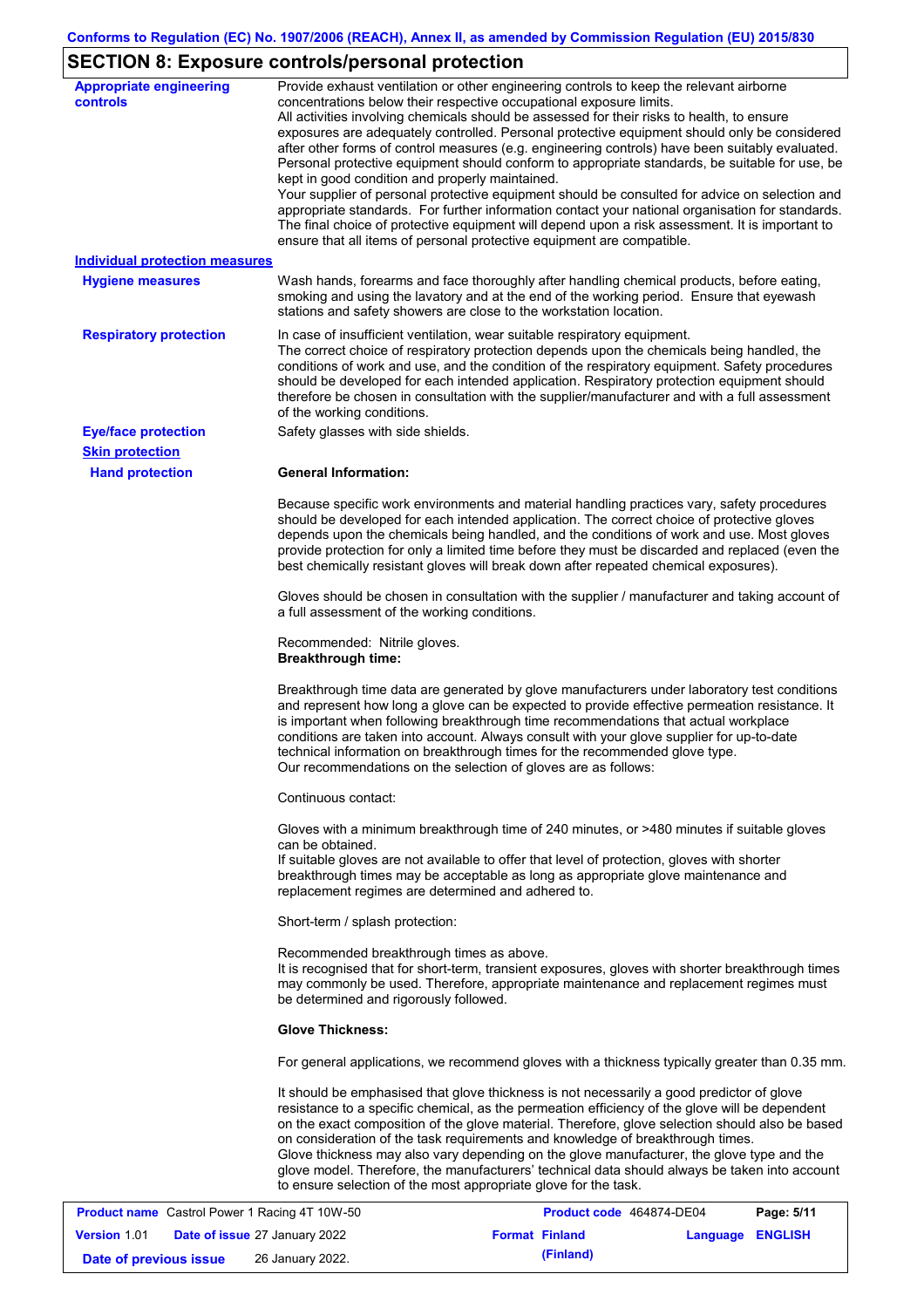# **SECTION 8: Exposure controls/personal protection**

|                                           | Note: Depending on the activity being conducted, gloves of varying thickness may be required<br>for specific tasks. For example:                                                                                                                                                                                                                                                                                                                                                                                                                                                                                                                                                      |
|-------------------------------------------|---------------------------------------------------------------------------------------------------------------------------------------------------------------------------------------------------------------------------------------------------------------------------------------------------------------------------------------------------------------------------------------------------------------------------------------------------------------------------------------------------------------------------------------------------------------------------------------------------------------------------------------------------------------------------------------|
|                                           | • Thinner gloves (down to 0.1 mm or less) may be required where a high degree of manual<br>dexterity is needed. However, these gloves are only likely to give short duration protection and<br>would normally be just for single use applications, then disposed of.                                                                                                                                                                                                                                                                                                                                                                                                                  |
|                                           | • Thicker gloves (up to 3 mm or more) may be required where there is a mechanical (as well<br>as a chemical) risk i.e. where there is abrasion or puncture potential.                                                                                                                                                                                                                                                                                                                                                                                                                                                                                                                 |
| <b>Skin and body</b>                      | Use of protective clothing is good industrial practice.<br>Personal protective equipment for the body should be selected based on the task being<br>performed and the risks involved and should be approved by a specialist before handling this<br>product.<br>Cotton or polyester/cotton overalls will only provide protection against light superficial<br>contamination that will not soak through to the skin. Overalls should be laundered on a regular<br>basis. When the risk of skin exposure is high (e.g. when cleaning up spillages or if there is a<br>risk of splashing) then chemical resistant aprons and/or impervious chemical suits and boots<br>will be required. |
| <b>Refer to standards:</b>                | Respiratory protection: EN 529<br>Gloves: EN 420, EN 374<br>Eye protection: EN 166<br>Filtering half-mask: EN 149<br>Filtering half-mask with valve: EN 405<br>Half-mask: EN 140 plus filter<br>Full-face mask: EN 136 plus filter<br>Particulate filters: EN 143<br>Gas/combined filters: EN 14387                                                                                                                                                                                                                                                                                                                                                                                   |
| <b>Environmental exposure</b><br>controls | Emissions from ventilation or work process equipment should be checked to ensure they<br>comply with the requirements of environmental protection legislation. In some cases, fume<br>scrubbers, filters or engineering modifications to the process equipment will be necessary to<br>reduce emissions to acceptable levels.                                                                                                                                                                                                                                                                                                                                                         |

## **SECTION 9: Physical and chemical properties**

The conditions of measurement of all properties are at standard temperature and pressure unless otherwise indicated.

### **9.1 Information on basic physical and chemical properties**

| <b>Appearance</b>                                      |                                            |           |                         |                      |                          |                            |
|--------------------------------------------------------|--------------------------------------------|-----------|-------------------------|----------------------|--------------------------|----------------------------|
| <b>Physical state</b>                                  | Liquid.                                    |           |                         |                      |                          |                            |
| <b>Colour</b>                                          | Red.                                       |           |                         |                      |                          |                            |
| <b>Odour</b>                                           | Not available.                             |           |                         |                      |                          |                            |
| <b>Odour threshold</b>                                 | Not available.                             |           |                         |                      |                          |                            |
| pH                                                     | Not applicable.                            |           |                         |                      |                          |                            |
| <b>Melting point/freezing point</b>                    | Not available.                             |           |                         |                      |                          |                            |
| Initial boiling point and boiling<br>range             | Not available.                             |           |                         |                      |                          |                            |
| <b>Pour point</b>                                      | $-36 °C$                                   |           |                         |                      |                          |                            |
| <b>Flash point</b>                                     | Closed cup: 205°C (401°F) [Pensky-Martens] |           |                         |                      |                          |                            |
| <b>Evaporation rate</b>                                | Not available.                             |           |                         |                      |                          |                            |
| <b>Flammability (solid, gas)</b>                       | Not available.                             |           |                         |                      |                          |                            |
| <b>Upper/lower flammability or</b><br>explosive limits | Not available.                             |           |                         |                      |                          |                            |
| <b>Vapour pressure</b>                                 | Not available.                             |           |                         |                      |                          |                            |
|                                                        |                                            |           | Vapour Pressure at 20°C |                      |                          | Vapour pressure at 50°C    |
|                                                        | <b>Ingredient name</b>                     | mm Hg kPa | <b>Method</b>           | m <sub>m</sub><br>Hg | kPa                      | <b>Method</b>              |
|                                                        |                                            |           |                         |                      |                          |                            |
|                                                        |                                            |           |                         |                      |                          |                            |
|                                                        |                                            |           |                         |                      |                          |                            |
| <b>Product name</b> Castrol Power 1 Racing 4T 10W-50   |                                            |           |                         |                      | Product code 464874-DE04 | Page: 6/11                 |
|                                                        |                                            |           |                         |                      |                          |                            |
| Version 1.01<br>Date of issue 27 January 2022          |                                            |           | <b>Format Finland</b>   |                      |                          | <b>ENGLISH</b><br>Language |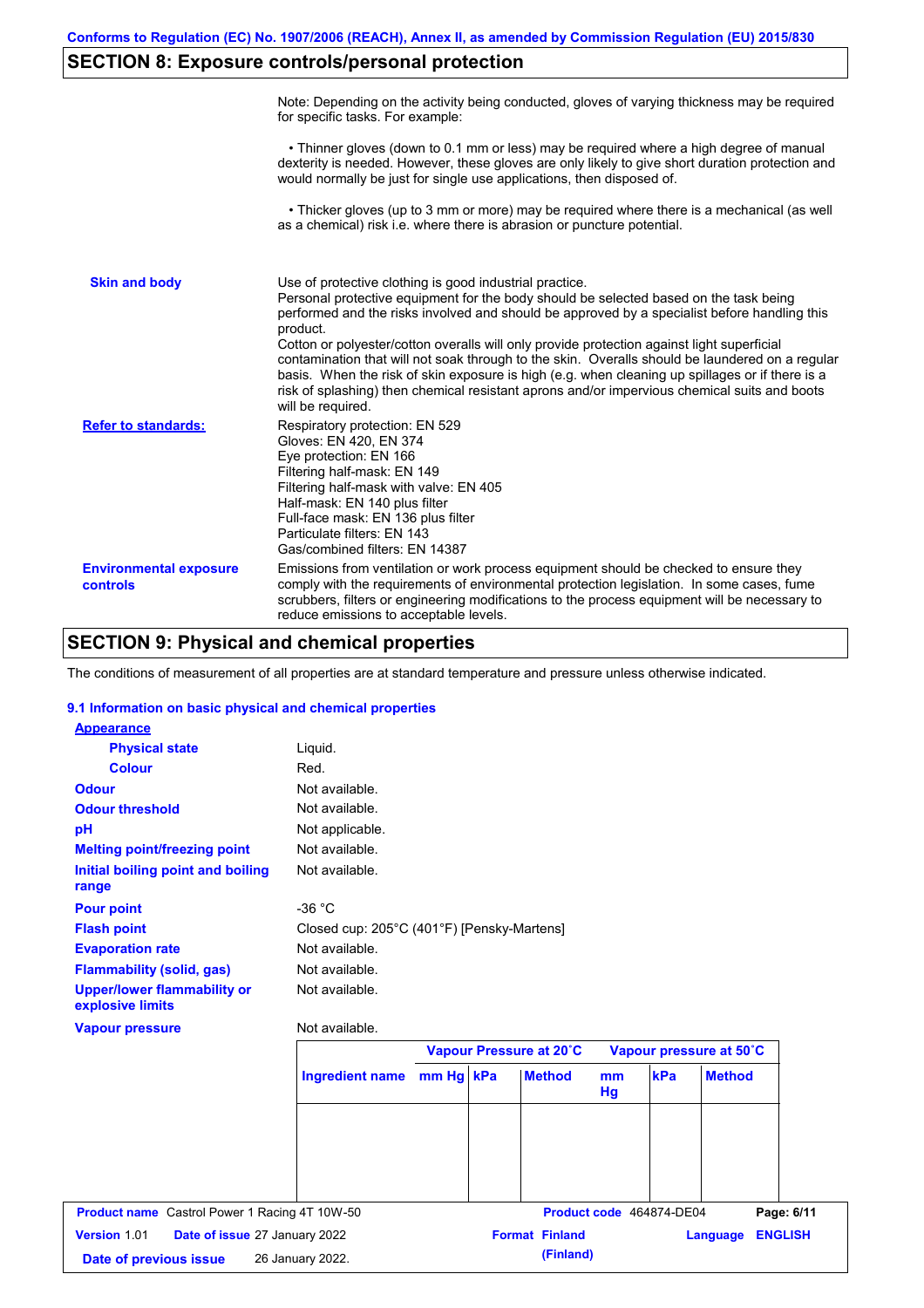# **SECTION 9: Physical and chemical properties**

|                                                   | Distillates (petroleum),<br>hydrotreated heavy<br>paraffinic                                                                             | < 0.08 | < 0.011 | <b>ASTM D 5191</b>                                                     |  |  |
|---------------------------------------------------|------------------------------------------------------------------------------------------------------------------------------------------|--------|---------|------------------------------------------------------------------------|--|--|
|                                                   | Distillates (petroleum),<br>solvent-dewaxed<br>heavy paraffinic                                                                          | < 0.08 | < 0.011 | <b>ASTM D 5191</b>                                                     |  |  |
|                                                   | Distillates (petroleum),<br>hydrotreated heavy<br>paraffinic                                                                             | < 0.08 | < 0.011 | <b>ASTM D 5191</b>                                                     |  |  |
| <b>Vapour density</b>                             | Not available.                                                                                                                           |        |         |                                                                        |  |  |
| <b>Relative density</b>                           | Not available.                                                                                                                           |        |         |                                                                        |  |  |
| <b>Density</b>                                    | <1000 kg/m <sup>3</sup> (<1 g/cm <sup>3</sup> ) at 15 <sup>°</sup> C                                                                     |        |         |                                                                        |  |  |
| <b>Solubility(ies)</b>                            | insoluble in water.                                                                                                                      |        |         |                                                                        |  |  |
| <b>Partition coefficient: n-octanol/</b><br>water | Not applicable.                                                                                                                          |        |         |                                                                        |  |  |
| <b>Auto-ignition temperature</b>                  | Not available.                                                                                                                           |        |         |                                                                        |  |  |
| <b>Decomposition temperature</b>                  | Not available.                                                                                                                           |        |         |                                                                        |  |  |
| <b>Viscosity</b>                                  | Kinematic: 113.2 mm <sup>2</sup> /s (113.2 cSt) at 40°C                                                                                  |        |         | Kinematic: 16.4 to 17.8 mm <sup>2</sup> /s (16.4 to 17.8 cSt) at 100°C |  |  |
| <b>Explosive properties</b>                       | Not available.                                                                                                                           |        |         |                                                                        |  |  |
| <b>Oxidising properties</b>                       | Not available.                                                                                                                           |        |         |                                                                        |  |  |
| <b>Particle characteristics</b>                   |                                                                                                                                          |        |         |                                                                        |  |  |
| <b>Median particle size</b>                       | Not applicable.                                                                                                                          |        |         |                                                                        |  |  |
| 9.2 Other information                             |                                                                                                                                          |        |         |                                                                        |  |  |
| No additional information.                        |                                                                                                                                          |        |         |                                                                        |  |  |
| <b>SECTION 10: Stability and reactivity</b>       |                                                                                                                                          |        |         |                                                                        |  |  |
| <b>10.1 Reactivity</b>                            | No specific test data available for this product. Refer to Conditions to avoid and Incompatible<br>materials for additional information. |        |         |                                                                        |  |  |
| <b>10.2 Chemical stability</b>                    | The product is stable.                                                                                                                   |        |         |                                                                        |  |  |

| <b>10.3 Possibility of</b>      | Under normal conditions of storage and use, hazardous reactions will not occur.            |
|---------------------------------|--------------------------------------------------------------------------------------------|
| hazardous reactions             | Under normal conditions of storage and use, hazardous polymerisation will not occur.       |
| <b>10.4 Conditions to avoid</b> | Avoid all possible sources of ignition (spark or flame).                                   |
| 10.5 Incompatible materials     | Reactive or incompatible with the following materials: oxidising materials.                |
| <b>10.6 Hazardous</b>           | Under normal conditions of storage and use, hazardous decomposition products should not be |
| decomposition products          | produced.                                                                                  |

# **SECTION 11: Toxicological information**

| 11.1 Information on toxicological effects          |                                                                                                     |
|----------------------------------------------------|-----------------------------------------------------------------------------------------------------|
| <b>Acute toxicity estimates</b>                    |                                                                                                     |
| Not available.                                     |                                                                                                     |
| <b>Information on likely</b><br>routes of exposure | Routes of entry anticipated: Dermal, Inhalation.                                                    |
| <b>Potential acute health effects</b>              |                                                                                                     |
| <b>Inhalation</b>                                  | Vapour inhalation under ambient conditions is not normally a problem due to low vapour<br>pressure. |
| <b>Ingestion</b>                                   | No known significant effects or critical hazards.                                                   |
| <b>Skin contact</b>                                | Defatting to the skin. May cause skin dryness and irritation.                                       |
| Eye contact                                        | No known significant effects or critical hazards.                                                   |
|                                                    | Symptoms related to the physical, chemical and toxicological characteristics                        |
| <b>Inhalation</b>                                  | No specific data.                                                                                   |
| <b>Ingestion</b>                                   | No specific data.                                                                                   |
|                                                    |                                                                                                     |

|                        | <b>Product name</b> Castrol Power 1 Racing 4T 10W-50 | Product code 464874-DE04 |                         | Page: 7/11 |
|------------------------|------------------------------------------------------|--------------------------|-------------------------|------------|
| <b>Version 1.01</b>    | <b>Date of issue 27 January 2022</b>                 | <b>Format Finland</b>    | <b>Language ENGLISH</b> |            |
| Date of previous issue | 26 January 2022.                                     | (Finland)                |                         |            |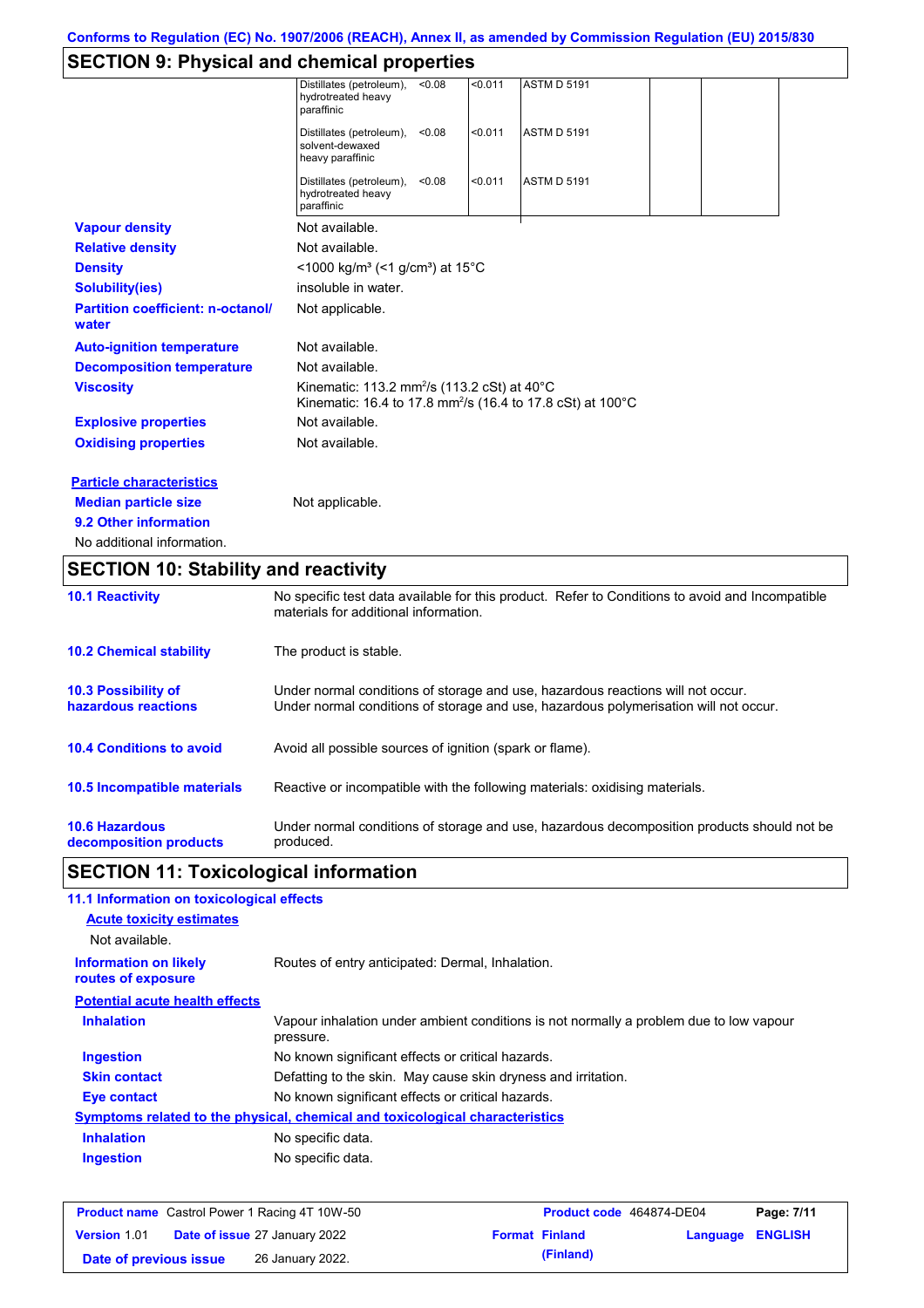# **SECTION 11: Toxicological information**

| <b>Skin contact</b>                     | Adverse symptoms may include the following:<br>irritation<br>dryness<br>cracking                                                                                                                                                                                                                                                                                                                                |
|-----------------------------------------|-----------------------------------------------------------------------------------------------------------------------------------------------------------------------------------------------------------------------------------------------------------------------------------------------------------------------------------------------------------------------------------------------------------------|
| Eye contact                             | No specific data.                                                                                                                                                                                                                                                                                                                                                                                               |
|                                         | Delayed and immediate effects as well as chronic effects from short and long-term exposure                                                                                                                                                                                                                                                                                                                      |
| <b>Inhalation</b>                       | Overexposure to the inhalation of airborne droplets or aerosols may cause irritation of the<br>respiratory tract.                                                                                                                                                                                                                                                                                               |
| <b>Ingestion</b>                        | Ingestion of large quantities may cause nausea and diarrhoea.                                                                                                                                                                                                                                                                                                                                                   |
| <b>Skin contact</b>                     | Prolonged or repeated contact can defat the skin and lead to irritation and/or dermatitis.                                                                                                                                                                                                                                                                                                                      |
| <b>Eye contact</b>                      | Potential risk of transient stinging or redness if accidental eye contact occurs.                                                                                                                                                                                                                                                                                                                               |
| <b>Potential chronic health effects</b> |                                                                                                                                                                                                                                                                                                                                                                                                                 |
| <b>General</b>                          | <b>USED ENGINE OILS</b><br>Combustion products resulting from the operation of internal combustion engines contaminate<br>engine oils during use. Used engine oil may contain hazardous components which have the<br>potential to cause skin cancer. Frequent or prolonged contact with all types and makes of used<br>engine oil must therefore be avoided and a high standard of personal hygiene maintained. |
| <b>Carcinogenicity</b>                  | No known significant effects or critical hazards.                                                                                                                                                                                                                                                                                                                                                               |
| <b>Mutagenicity</b>                     | No known significant effects or critical hazards.                                                                                                                                                                                                                                                                                                                                                               |
| <b>Developmental effects</b>            | No known significant effects or critical hazards.                                                                                                                                                                                                                                                                                                                                                               |
| <b>Fertility effects</b>                | No known significant effects or critical hazards.                                                                                                                                                                                                                                                                                                                                                               |
|                                         |                                                                                                                                                                                                                                                                                                                                                                                                                 |

# **SECTION 12: Ecological information**

# **12.1 Toxicity**

**Environmental hazards** Not classified as dangerous

### **12.2 Persistence and degradability**

Expected to be biodegradable.

#### **12.3 Bioaccumulative potential**

This product is not expected to bioaccumulate through food chains in the environment.

| <b>12.4 Mobility in soil</b>                            |                                                                      |
|---------------------------------------------------------|----------------------------------------------------------------------|
| <b>Soil/water partition</b><br><b>coefficient (Koc)</b> | Not available.                                                       |
| <b>Mobility</b>                                         | Spillages may penetrate the soil causing ground water contamination. |

#### **12.5 Results of PBT and vPvB assessment**

Product does not meet the criteria for PBT or vPvB according to Regulation (EC) No. 1907/2006, Annex XIII.

| 12.6 Other adverse effects          |                                                                                                                           |
|-------------------------------------|---------------------------------------------------------------------------------------------------------------------------|
| <b>Other ecological information</b> | Spills may form a film on water surfaces causing physical damage to organisms. Oxygen<br>transfer could also be impaired. |

### **SECTION 13: Disposal considerations**

### **13.1 Waste treatment methods**

### **Product**

**Methods of disposal**

Where possible, arrange for product to be recycled. Dispose of via an authorised person/ licensed waste disposal contractor in accordance with local regulations.

### **Hazardous waste** Yes.

**European waste catalogue (EWC)**

| <b>Waste code</b> | <b>Waste designation</b>                                                                                                    |
|-------------------|-----------------------------------------------------------------------------------------------------------------------------|
| $130205*$         | Imineral-based non-chlorinated engine, gear and lubricating oils                                                            |
|                   | However, deviation from the intended use and/or the presence of any potential contaminants may require an alternative waste |

isence of any potential contaminants may require an alternative waste disposal code to be assigned by the end user.

#### **Packaging**

| <b>Methods of disposal</b> | Where possible, arrange for product to be recycled. Dispose of via an authorised person/ |
|----------------------------|------------------------------------------------------------------------------------------|
|                            | licensed waste disposal contractor in accordance with local regulations.                 |

| <b>Product name</b> Castrol Power 1 Racing 4T 10W-50 |  |                                      | <b>Product code</b> 464874-DE04 |                       | Page: 8/11              |  |
|------------------------------------------------------|--|--------------------------------------|---------------------------------|-----------------------|-------------------------|--|
| <b>Version 1.01</b>                                  |  | <b>Date of issue 27 January 2022</b> |                                 | <b>Format Finland</b> | <b>Language ENGLISH</b> |  |
| Date of previous issue                               |  | 26 January 2022.                     |                                 | (Finland)             |                         |  |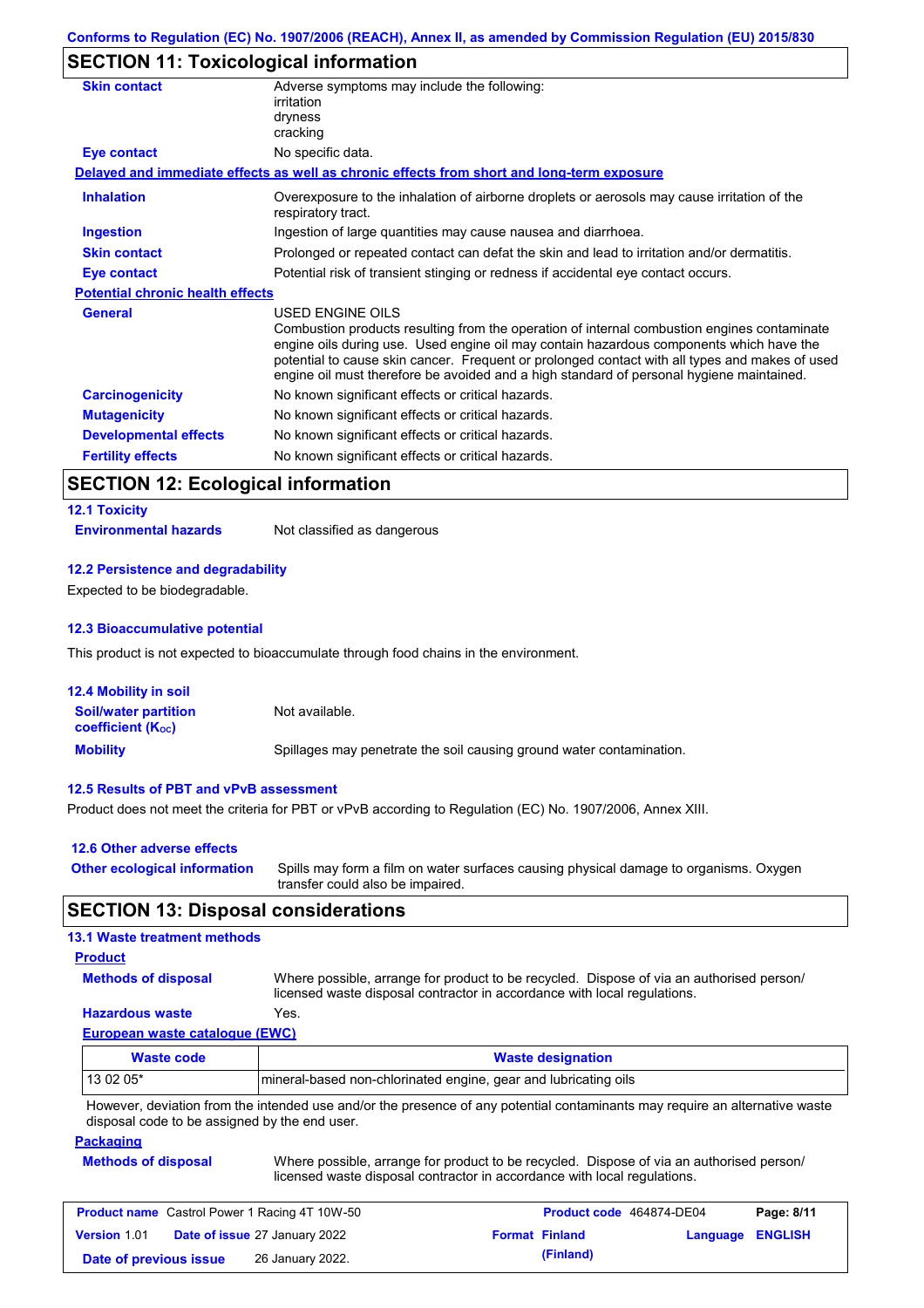**Conforms to Regulation (EC) No. 1907/2006 (REACH), Annex II, as amended by Commission Regulation (EU) 2015/830**

# **SECTION 13: Disposal considerations**

**Special precautions** This material and its container must be disposed of in a safe way. Empty containers or liners may retain some product residues. Avoid dispersal of spilt material and runoff and contact with soil, waterways, drains and sewers. **References** Commission 2014/955/EU

Directive 2008/98/EC

## **SECTION 14: Transport information**

|                                                | <b>ADR/RID</b> | <b>ADN</b>     | <b>IMDG</b>    | <b>IATA</b>    |
|------------------------------------------------|----------------|----------------|----------------|----------------|
| 14.1 UN number                                 | Not regulated. | Not regulated. | Not regulated. | Not regulated. |
| 14.2 UN proper<br>shipping name                |                |                |                |                |
| <b>14.3 Transport</b><br>hazard class(es)      |                |                |                |                |
| <b>14.4 Packing</b><br>group                   |                |                |                |                |
| 14.5<br><b>Environmental</b><br><b>hazards</b> | No.            | No.            | No.            | No.            |
| <b>Additional</b><br>information               |                |                |                |                |

**14.6 Special precautions for user** Not available.

**14.7 Transport in bulk according to IMO instruments** Not available.

# **SECTION 15: Regulatory information**

|                                                                                                                                                                        | 15.1 Safety, health and environmental regulations/legislation specific for the substance or mixture                            |
|------------------------------------------------------------------------------------------------------------------------------------------------------------------------|--------------------------------------------------------------------------------------------------------------------------------|
| EU Regulation (EC) No. 1907/2006 (REACH)                                                                                                                               |                                                                                                                                |
| Annex XIV - List of substances subject to authorisation                                                                                                                |                                                                                                                                |
| <b>Annex XIV</b>                                                                                                                                                       |                                                                                                                                |
| None of the components are listed.                                                                                                                                     |                                                                                                                                |
| <b>Substances of very high concern</b>                                                                                                                                 |                                                                                                                                |
| None of the components are listed.                                                                                                                                     |                                                                                                                                |
| EU Regulation (EC) No. 1907/2006 (REACH)                                                                                                                               |                                                                                                                                |
| <b>Annex XVII - Restrictions</b><br>on the manufacture.<br>placing on the market<br>and use of certain<br>dangerous substances,<br>mixtures and articles               | Not applicable.                                                                                                                |
| <b>Other regulations</b>                                                                                                                                               |                                                                                                                                |
| <b>REACH Status</b>                                                                                                                                                    | The company, as identified in Section 1, sells this product in the EU in compliance with the<br>current requirements of REACH. |
| <b>United States inventory</b><br>(TSCA 8b)                                                                                                                            | All components are active or exempted.                                                                                         |
| <b>Australia inventory (AIIC)</b>                                                                                                                                      | At least one component is not listed.                                                                                          |
| <b>Canada inventory</b>                                                                                                                                                | All components are listed or exempted.                                                                                         |
| <b>China inventory (IECSC)</b>                                                                                                                                         | All components are listed or exempted.                                                                                         |
| <b>Japan inventory (CSCL)</b>                                                                                                                                          | All components are listed or exempted.                                                                                         |
| <b>Korea inventory (KECI)</b>                                                                                                                                          | All components are listed or exempted.                                                                                         |
| <b>Philippines inventory</b><br>(PICCS)                                                                                                                                | All components are listed or exempted.                                                                                         |
| $D_{\text{total}}$ $A_{\text{model}}$ $D_{\text{total}}$ $D_{\text{model}}$ $D_{\text{total}}$ $A_{\text{total}}$ $A_{\text{total}}$ $A_{\text{total}}$ $F_{\text{O}}$ | $D_{\text{total}}$<br>$P = 444$                                                                                                |

| <b>Product name</b> Castrol Power 1 Racing 4T 10W-50 |  |                                      | Product code 464874-DE04 |                       | Page: 9/11              |  |
|------------------------------------------------------|--|--------------------------------------|--------------------------|-----------------------|-------------------------|--|
| <b>Version 1.01</b>                                  |  | <b>Date of issue 27 January 2022</b> |                          | <b>Format Finland</b> | <b>Language ENGLISH</b> |  |
| Date of previous issue                               |  | 26 January 2022.                     |                          | (Finland)             |                         |  |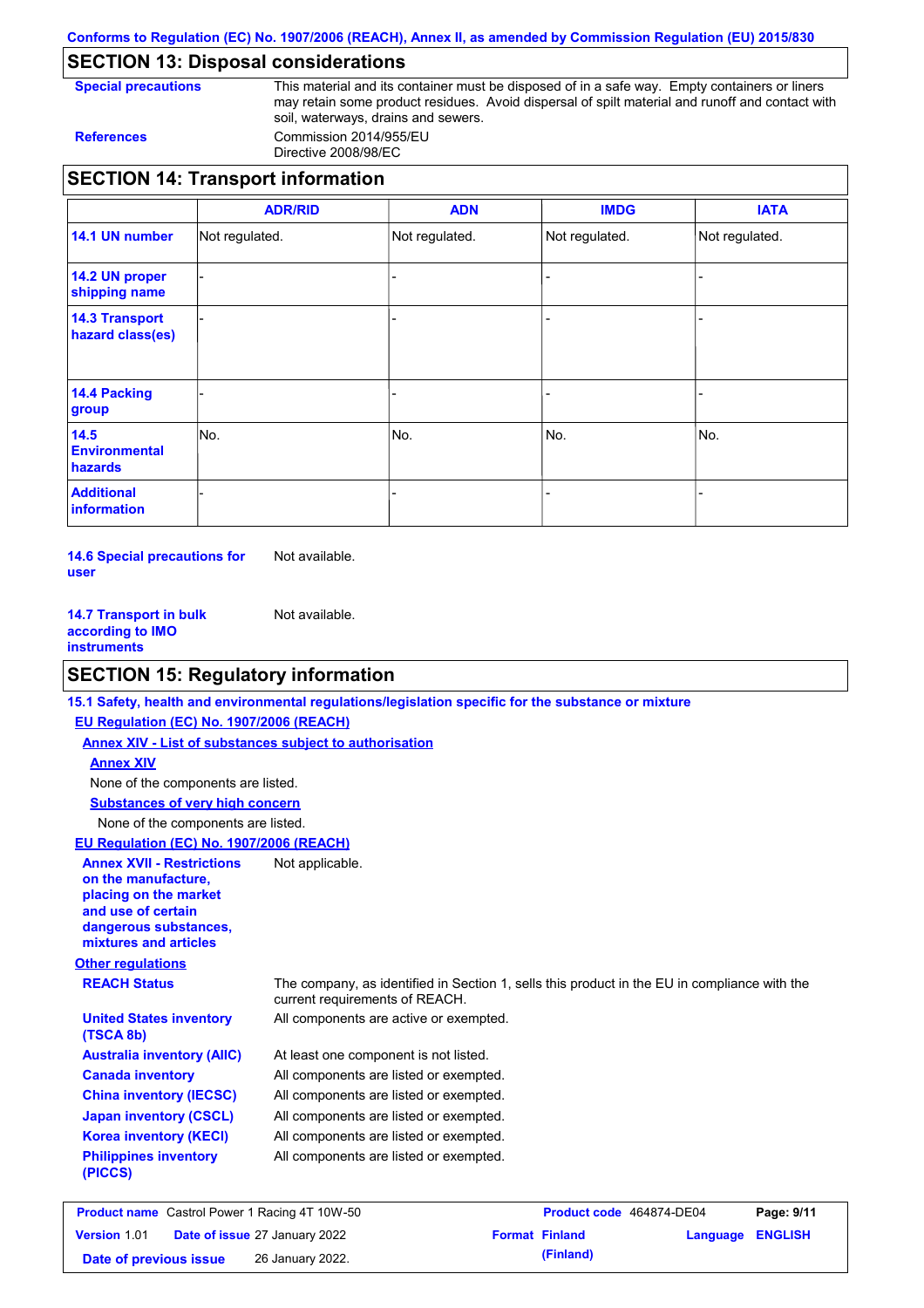# **SECTION 15: Regulatory information**

| <b>Taiwan Chemical</b><br><b>Substances Inventory</b><br>(TCSI) | All components are listed or exempted.                                                                                                                                                    |
|-----------------------------------------------------------------|-------------------------------------------------------------------------------------------------------------------------------------------------------------------------------------------|
| Ozone depleting substances (1005/2009/EU)                       |                                                                                                                                                                                           |
| Not listed.                                                     |                                                                                                                                                                                           |
| Prior Informed Consent (PIC) (649/2012/EU)                      |                                                                                                                                                                                           |
| Not listed.                                                     |                                                                                                                                                                                           |
| <b>Persistent Organic Pollutants</b><br>Not listed.             |                                                                                                                                                                                           |
| <b>EU - Water framework directive - Priority substances</b>     |                                                                                                                                                                                           |
| None of the components are listed.                              |                                                                                                                                                                                           |
| <b>Seveso Directive</b>                                         |                                                                                                                                                                                           |
| This product is not controlled under the Seveso Directive.      |                                                                                                                                                                                           |
|                                                                 |                                                                                                                                                                                           |
| <b>15.2 Chemical safety</b><br>assessment                       | A Chemical Safety Assessment has been carried out for one or more of the substances within<br>this mixture. A Chemical Safety Assessment has not been carried out for the mixture itself. |

# **SECTION 16: Other information**

| <b>Abbreviations and acronyms</b> | ADN = European Provisions concerning the International Carriage of Dangerous Goods by<br>Inland Waterway                                                                      |
|-----------------------------------|-------------------------------------------------------------------------------------------------------------------------------------------------------------------------------|
|                                   | ADR = The European Agreement concerning the International Carriage of Dangerous Goods by                                                                                      |
|                                   | Road                                                                                                                                                                          |
|                                   | ATE = Acute Toxicity Estimate                                                                                                                                                 |
|                                   | <b>BCF = Bioconcentration Factor</b>                                                                                                                                          |
|                                   | CAS = Chemical Abstracts Service                                                                                                                                              |
|                                   | CLP = Classification, Labelling and Packaging Regulation [Regulation (EC) No. 1272/2008]                                                                                      |
|                                   | CSA = Chemical Safety Assessment                                                                                                                                              |
|                                   | CSR = Chemical Safety Report                                                                                                                                                  |
|                                   | DMEL = Derived Minimal Effect Level                                                                                                                                           |
|                                   | DNEL = Derived No Effect Level                                                                                                                                                |
|                                   | EINECS = European Inventory of Existing Commercial chemical Substances<br>ES = Exposure Scenario                                                                              |
|                                   | EUH statement = CLP-specific Hazard statement                                                                                                                                 |
|                                   | EWC = European Waste Catalogue                                                                                                                                                |
|                                   | GHS = Globally Harmonized System of Classification and Labelling of Chemicals                                                                                                 |
|                                   | IATA = International Air Transport Association                                                                                                                                |
|                                   | IBC = Intermediate Bulk Container                                                                                                                                             |
|                                   | <b>IMDG</b> = International Maritime Dangerous Goods                                                                                                                          |
|                                   | LogPow = logarithm of the octanol/water partition coefficient                                                                                                                 |
|                                   | MARPOL = International Convention for the Prevention of Pollution From Ships, 1973 as                                                                                         |
|                                   | modified by the Protocol of 1978. ("Marpol" = marine pollution)                                                                                                               |
|                                   | OECD = Organisation for Economic Co-operation and Development                                                                                                                 |
|                                   | PBT = Persistent, Bioaccumulative and Toxic                                                                                                                                   |
|                                   | <b>PNEC = Predicted No Effect Concentration</b>                                                                                                                               |
|                                   | REACH = Registration, Evaluation, Authorisation and Restriction of Chemicals Regulation                                                                                       |
|                                   | [Regulation (EC) No. 1907/2006]                                                                                                                                               |
|                                   | RID = The Regulations concerning the International Carriage of Dangerous Goods by Rail                                                                                        |
|                                   | <b>RRN = REACH Registration Number</b>                                                                                                                                        |
|                                   | SADT = Self-Accelerating Decomposition Temperature                                                                                                                            |
|                                   | SVHC = Substances of Very High Concern                                                                                                                                        |
|                                   | STOT-RE = Specific Target Organ Toxicity - Repeated Exposure                                                                                                                  |
|                                   | STOT-SE = Specific Target Organ Toxicity - Single Exposure                                                                                                                    |
|                                   | TWA = Time weighted average                                                                                                                                                   |
|                                   | $UN = United Nations$                                                                                                                                                         |
|                                   | UVCB = Complex hydrocarbon substance                                                                                                                                          |
|                                   | VOC = Volatile Organic Compound                                                                                                                                               |
|                                   | vPvB = Very Persistent and Very Bioaccumulative                                                                                                                               |
|                                   | Varies = may contain one or more of the following 64741-88-4 / RRN 01-2119488706-23,<br>64741-89-5 / RRN 01-2119487067-30, 64741-95-3 / RRN 01-2119487081-40, 64741-96-4/ RRN |
|                                   | 01-2119483621-38, 64742-01-4 / RRN 01-2119488707-21, 64742-44-5 / RRN                                                                                                         |
|                                   | 01-2119985177-24, 64742-45-6, 64742-52-5 / RRN 01-2119467170-45, 64742-53-6 / RRN                                                                                             |
|                                   | 01-2119480375-34, 64742-54-7 / RRN 01-2119484627-25, 64742-55-8 / RRN                                                                                                         |
|                                   | 01-2119487077-29, 64742-56-9 / RRN 01-2119480132-48, 64742-57-0 / RRN                                                                                                         |
|                                   | 01-2119489287-22, 64742-58-1, 64742-62-7 / RRN 01-2119480472-38, 64742-63-8,                                                                                                  |
|                                   |                                                                                                                                                                               |

| <b>Product name</b> Castrol Power 1 Racing 4T 10W-50 |  |                                      | Product code 464874-DE04 |                       | Page: 10/11             |  |
|------------------------------------------------------|--|--------------------------------------|--------------------------|-----------------------|-------------------------|--|
| <b>Version 1.01</b>                                  |  | <b>Date of issue 27 January 2022</b> |                          | <b>Format Finland</b> | <b>Language ENGLISH</b> |  |
| Date of previous issue                               |  | 26 January 2022.                     |                          | (Finland)             |                         |  |